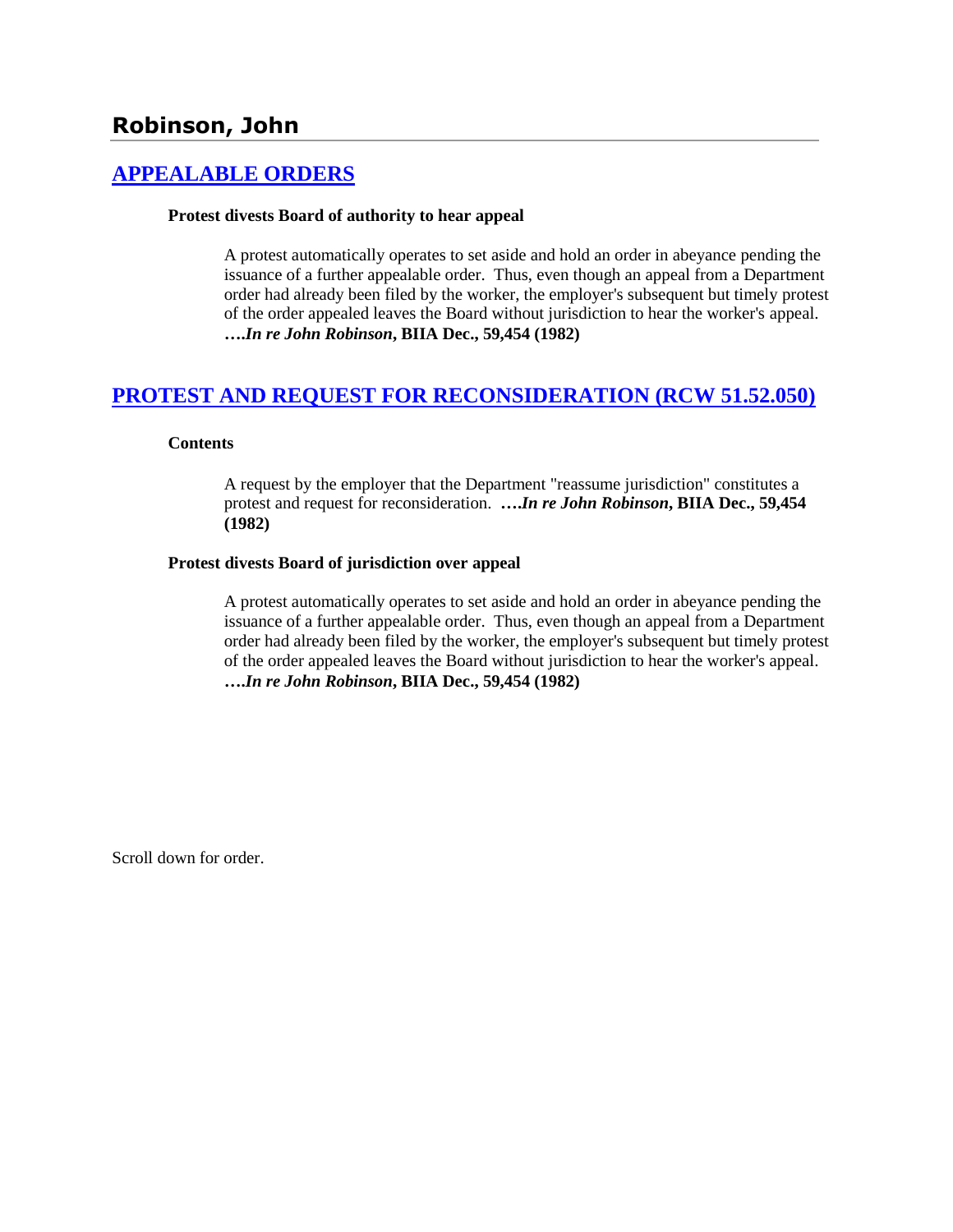## **BEFORE THE BOARD OF INDUSTRIAL INSURANCE APPEALS STATE OF WASHINGTON**

**)**

**IN RE: JOHN A. ROBINSON ) DOCKET NOS. 59,454 & 59,454A**

**CLAIM NO. S-287057 ) DECISION AND ORDER**

APPEARANCES:

Claimant, John A. Robinson, by Richter, Wimberley & Ericson, per Daniel P. Harbaugh

Employer, Hygrade, by Winston & Cashatt, per Stanley D. Moore

This is an appeal filed by the claimant on May 8, 1981, and a cross-appeal by the employer on June 11, 1981, from an order of the Department of Labor and Industries dated April 30, 1981, denying the claimant's application to reopen the claim for alleged aggravation on the ground that the conditions complained of, anxiety and alcohol dependence, are unrelated to the injury covered by this claim. **APPEALS DISMISSED.**

## **DECISION**

This matter comes before the Board following receipt of a timely Petition for Review filed by the claimant from a Proposed Decision and Order issued October 9, 1981, which attempted to remand the claim to the Department with direction to permit investigation by the self-insured employer of the claimant's application to reopen for aggravation of condition. This recommended disposition was based upon the assumption that this Board had indeed attained jurisdiction over the subject matter of these appeals. For reasons discussed infra, we must conclude no jurisdiction lies in the Board. Both the claimant's appeal and the employer's cross-appeal must be dismissed and the claim must be returned to the Department for completion of pending adjudication on claimant's aggravation application.

A review of salient procedural events is required to explain our decision. Mr. Robinson was injured November 4, 1978 during the course of his employment with Hygrade, Inc., a self-insured employer. In due and timely course, he filed an application for benefits with the Department of Labor and Industries. The claim was allowed, compensation was paid, and treatment provided. Eventually, following a course of litigation before this Board, the claim was closed on November 17, 1980 with an award for permanent partial disability amounting to 15% as compared to total bodily impairment.

47

1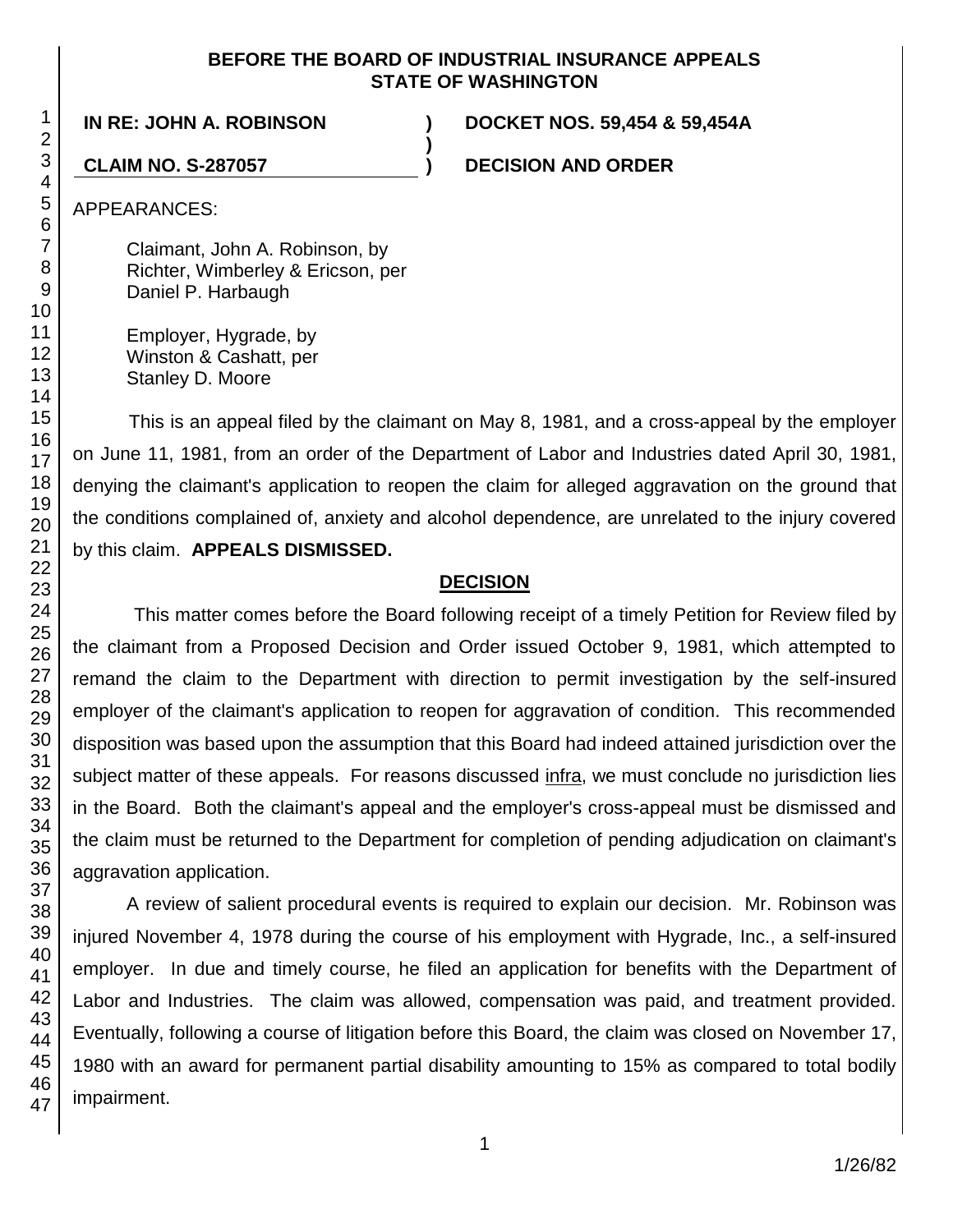A few months after this final action Mr. Robinson submitted an application to the Department on March 12, 1981, to reopen his claim based on aggravation of condition. On April 30, 1981 the Department issued an order denying the application, giving as its reason that the evidence showed no aggravation of the injury but did show that conditions complained of (anxiety and alcohol dependence) were unrelated to the injury covered by the claim. From this formal order and notice Mr. Robinson, through legal counsel, filed a notice of appeal to this Board which was received on May 8, 1981.

In addition to the typewritten language just capsulated, the remainder of the printed document of April 30, 1981 contained statutorily required wording explaining appeal rights as well as the following wording which has become a recognized integral part of a formal Department order and notice:

> " . . . Any protest or request for reconsideration of this order must be made in writing to the Department of Labor and Industries in Olympia within 60 days. A further appeal-able order will follow such a request.. . ." (Emphasis added.)

Subsequent to the receipt of the claimant's notice of appeal at this agency, the employer through legal counsel hand-delivered a communication dated June 3, 1981 to a Department of Labor and Industries' employee, requesting the Department to "reassume jurisdiction" of the claim pursuant to RCW 51.52.060.

We believe the said communication was tantamount to a "protest" or "request for reconsideration" of the Department's order, and such communication was made within 60 days of the entry of the Department's formal order and notice. Under such circumstances, the issue is presented whether this Board necessarily attains jurisdiction in an appeal where a timely protest is made to the Department even though the protest is made after a notice of appeal by another party has been filed with this Board. In a recent Decision and Order (In re Santos Alonzo, Docket No. 56,833 and 56,833A dated December 9, 1981) this Board dismissed appeals which were received pursuant to RCW 51.52.060, but which had been filed after the self-insured employer had filed a request for reconsideration with the Department of Labor and Industries.

It has long been our interpretation of the printed wording in the Department's orders which is quoted supra, that a "protest" or "request for reconsideration" filed with the Department in response to the admonitory language in the order automatically operates to set aside the Department's order and hold in abeyance the final adjudication of the matter until the Department officially acts to issue

1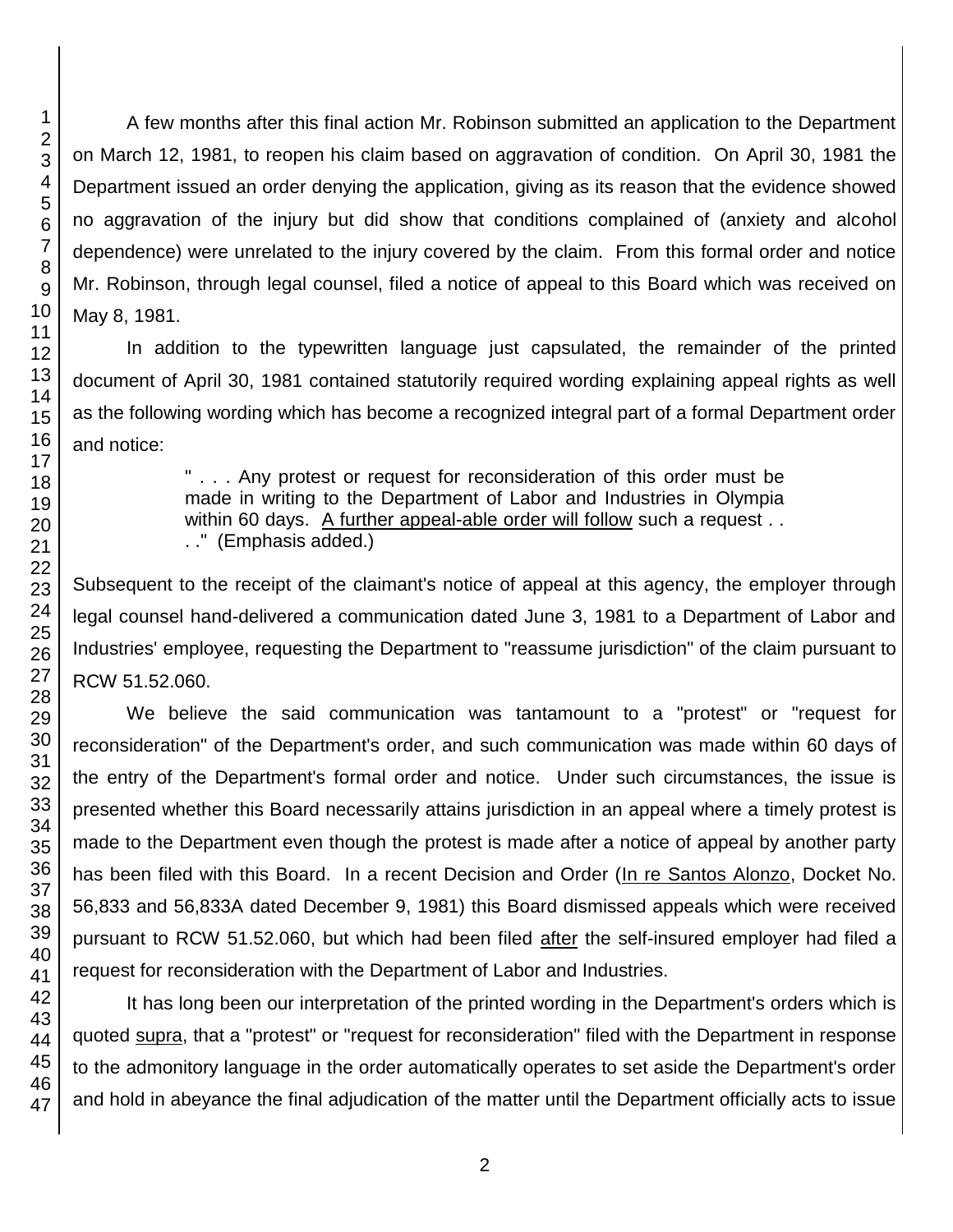its final decision by a "further appealable order." RCW 51.52.060 authorizes the Department to direct the submission of further evidence or the investigation of any further facts during the time limited for filing a notice of appeal, which action will effectively toll the appeal filing period. In addition, that same section authorizes the Department "within the time limited for appeal" to "modify, reverse, or change any order, decision, or award, or may hold any such order . . . in abeyance . . . pending further investigation". We have very recently reiterated that language printed on the order is the Department's promise of further action and under most circumstances amounts to a statement of legal responsibility. Under such circumstances, it amounts to an enforceable right available to an aggrieved party to require the Department to act within the authority of RCW 51.52.060 to modify or at least hold in abeyance its prior action.

It is patent in an examination of our transcript of proceedings that the employer was attempting to exercise that right in submitting its letter of June 3, 1981. It is vital--and obviously equitable-- that the employer as well as the worker have an opportunity to acquaint the Department with its version of facts. In the case of a self-insured employer, which would be fully responsible for defending the Department's action, there must be an opportunity to discover the nature of the claim being made by the worker and the reason for the Department's action on that claim. Where, as here, the self-insured employer was not even aware of the application to reopen for aggravation and was not consulted prior to entry of the denial order, the employer should at least have an opportunity for access to the Department. An appeal to the Board by the claimant would prohibit that access since the Department is not a necessary party to the appeal. Consequently, this Board will not accept jurisdiction under such circumstances. The Department's failure to issue a further determinative order was presumably on the ground that a notice of appeal had previously been filed with the Board. However, in the circumstances of this case, the Department simply cannot fulfill its legal responsibility to complete its adjudication merely by deferring such adjudication when a piece of paper containing the inscription "notice of appeal" is sent by the claimant to the Board. The selfinsured employer her, being unaware of the aggravation application, had a right to rely on the Department's promise that it would issue a further determinative order if a protest or request for reconsideration was filed within 60 days. We believe the Department, in light of the procedural facts of this case, must be required to recognize that promise and must maintain its jurisdiction until that further determinative order is issued.